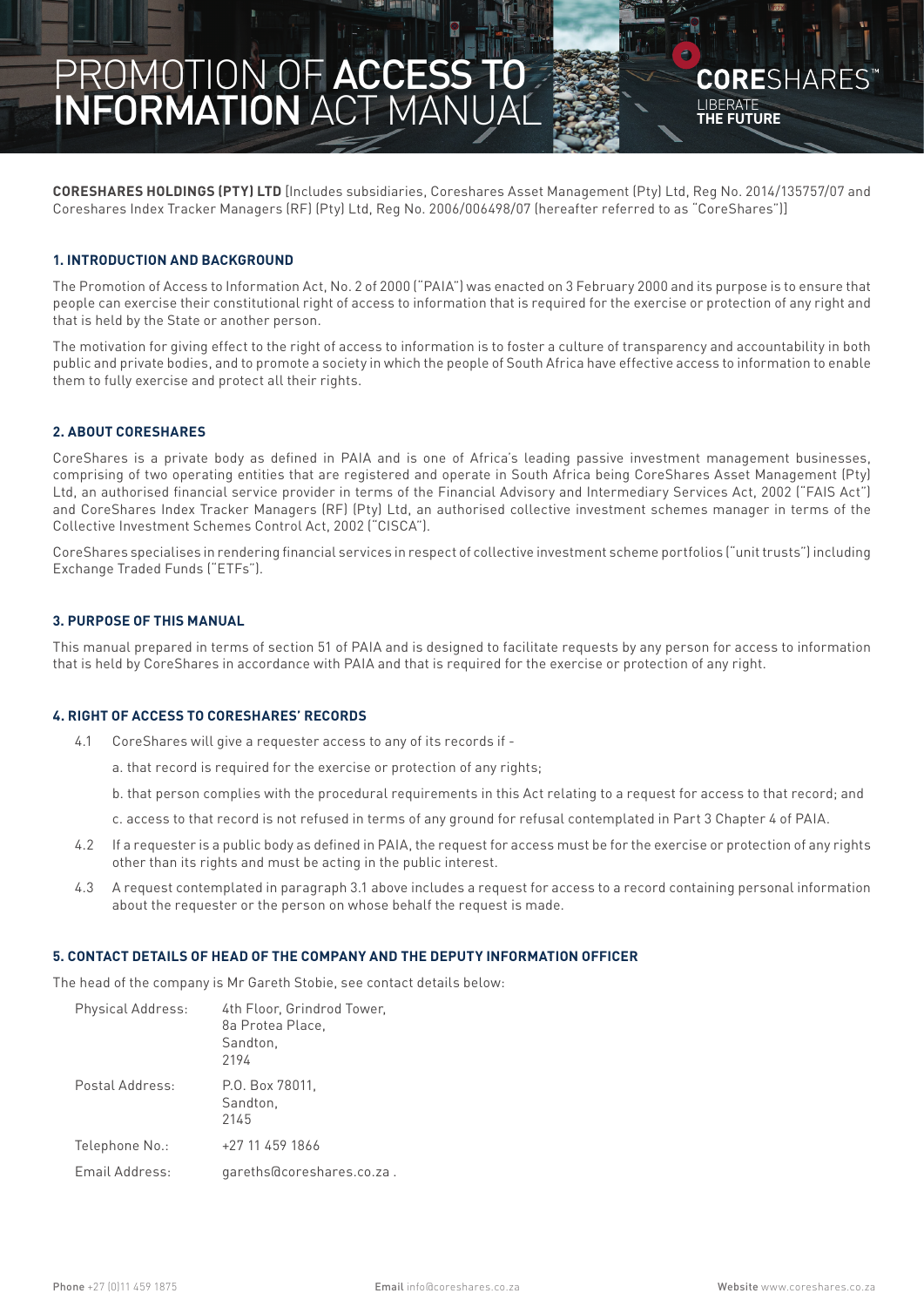The Deputy Information Officer is Mr Mandla Hendricks and has been duly authorised by the head of the company and appointed by the company to facilitate or assist the head of the company with any request in terms of PAIA, see contact details below:

| Physical Address: | 4th Floor, Grindrod Tower,<br>8a Protea Place,<br>Sandton,<br>2194 |
|-------------------|--------------------------------------------------------------------|
| Postal Address:   | P.O. Box 78011.<br>Sandton,<br>2145                                |
| Telephone number: | +27 11 459 1895                                                    |
| Email Address:    | mandlah@coreshares.co.za.                                          |

## **6. SAHRC GUIDE ON HOW TO USE THE PROMOTION OF ACCESS TO INFORMATION ACT 2 OF 2000**

The South African Human Rights Commission ("SAHRC") is required to issue a guide containing information that may reasonably be required by a person who wishes to exercise any right contemplated in PAIA this Act.

The SAHRC guide includes information on the description of -

- a. the objectives of PAIA;
- b. the relevant contact details of (i) the information officer of every public body; and (ii) every deputy information officer of every public body appointed in terms of section 17(1) of PAIA:
- c. particulars of every private body;

 d. the manner and form of a request for – (i) access to a record of a public body contemplated in section 11 of PAIA; and (ii) access to a record of a private body contemplated in section 50 of PAIA;

- e. the assistance available from the information officer of a public body in terms PAIA;
- f. the assistance available from the Human Rights Commission in terms of PAIA;
- g. all the remedies in law available regarding an act or failure to act in respect of a right or duty conferred or imposed by PAIA, including the manner of lodging -
	- (i) an internal appeal; and

(ii) an application with a court against a decision by the information officer of a public body, a decision on internal appeal or a decision of the head of a private body;

- h. the provisions of sections 14 and 51 of PAIA requiring a public body and private body, respectively, to compile a manual, and how to obtain access to a manual;
- i. the provisions of sections 15 and 52 providing for the voluntary disclosure of categories of records by a public body and private body, respectively;
- j. the notices issued in terms of sections 22 and 54 of PAIA regarding fees to be paid in relation to requests for access; and
- k. the regulations made in terms of Section 92 of PAIA.

Please refer to the latest SAHRC Guide that has been published by the South African Human Rights Commission on their website. This guide will be updated, published and made available as prescribed by the SAHRC, if necessary, at intervals of not more than two years. The SAHRC contact details are as follows;

The South African Human Rights Commission

| <b>Physical Address:</b> | 27 Stiemens Street, Braamfontein |
|--------------------------|----------------------------------|
| Postal address:          | Private Bag 2700, Houghton, 2041 |
| Telephone:               | +27 11 877 3600                  |
| Fax:                     | +27 11 484 0582/1360             |
| Website:                 | www.sahrc.org.za                 |
| $E$ -mail:               | paia@sahrc.org.za.               |

## **7. TYPES OF RECORDS**

7.1 Categories of Record available without need for request in terms of PAIA: section 51(1)(c)

 CoreShares does not keep any records in terms of section 51(1)(c), read with section 52(2) of PAIA, that may be accessed without a person having to request access in terms of PAIA.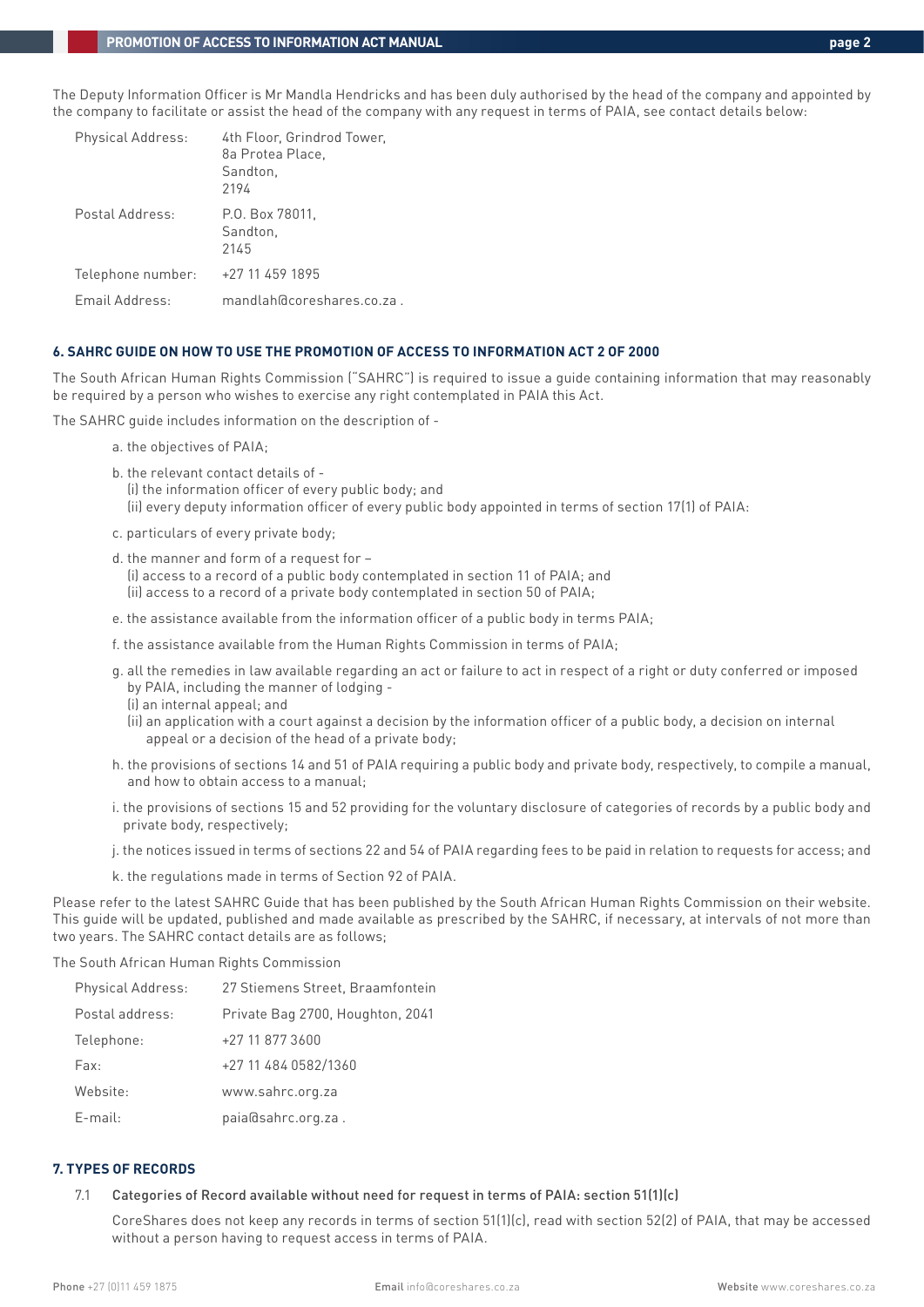7.2 Records available in terms of other legislation: section 51(1)(d)

Records are available in accordance with the following legislation:

- Protection of Personal Information Act 4 of 2013
- Companies Act 71 of 2008
- Financial Advisory and Intermediary Services Act 37 of 2002
- Employment Equity Act 55 of 1998
- Basic Conditions of Employment Act 75 of 1997
- Foreign Account Tax Compliance Act
- Employment Equity Act 55 of 1998
- Financial Intelligence Centre Act 38 of 2001
- Income Tax Act 58 of 1962
- Occupational Health and Safety Act 85 of 1993
- Unemployment Insurance Act 63 of 2001
- Value-added Tax Act 89 of 1991
- Collective Investments Schemes Control Act 45 of 2002

#### 7.3 Records held by CoreShares

Records held by CoreShares include information on:

- Products and Services
- Administration
- Human Resources and
- Operations

## **8. GROUNDS FOR REFUSAL**

In terms PAIA justifiable grounds exist for an entity to refuse or limit access to information., the grounds for refusal may include, but are not only limited to –

- Personal information relating to individuals,
- Certain types of commercial information,
- Information that is deemed confidential.
- Information that is deemed privileged.

#### **9. AVAILABILITY OF THIS MANUAL**

Any person may gain access to this manual on the CoreShares website (www.coreshares.co.za) or alternatively a copy can be made available on request by any interested party. This manual is also available from the South African Human Rights Commission.

## **10. PROCESS OF REQUESTING ACCESS TO RECORDS**

- 10.1 A request shall be made on the prescribed form. A copy of the form is attached marked annexure "A" ("the prescribed form"). The form is also available from the website of the Human Rights Commission, or the website of the Department of Justice and Constitutional Development at www.doj.gov.za.
- 10.2 The prescribed form shall be submitted to the Deputy Information Officer at his address or e-mail address.
- 10.3 if a request is made on behalf of another person, proof of the capacity in which the requester is making the request must be submitted in addition to the prescribed form.
- 10.4 The Deputy Information Officer, as soon as reasonably possible and within thirty days after the request has been received, shall decide whether or not to grant the request.
- 10.5 The requester will be notified of the decision of the Deputy Information Officer in the manner indicated by the requester in the prescribed form.
- 10.6 If the request is granted, the requester shall be informed by the Deputy Information Officer in the manner indicated by the requester in the prescribed form.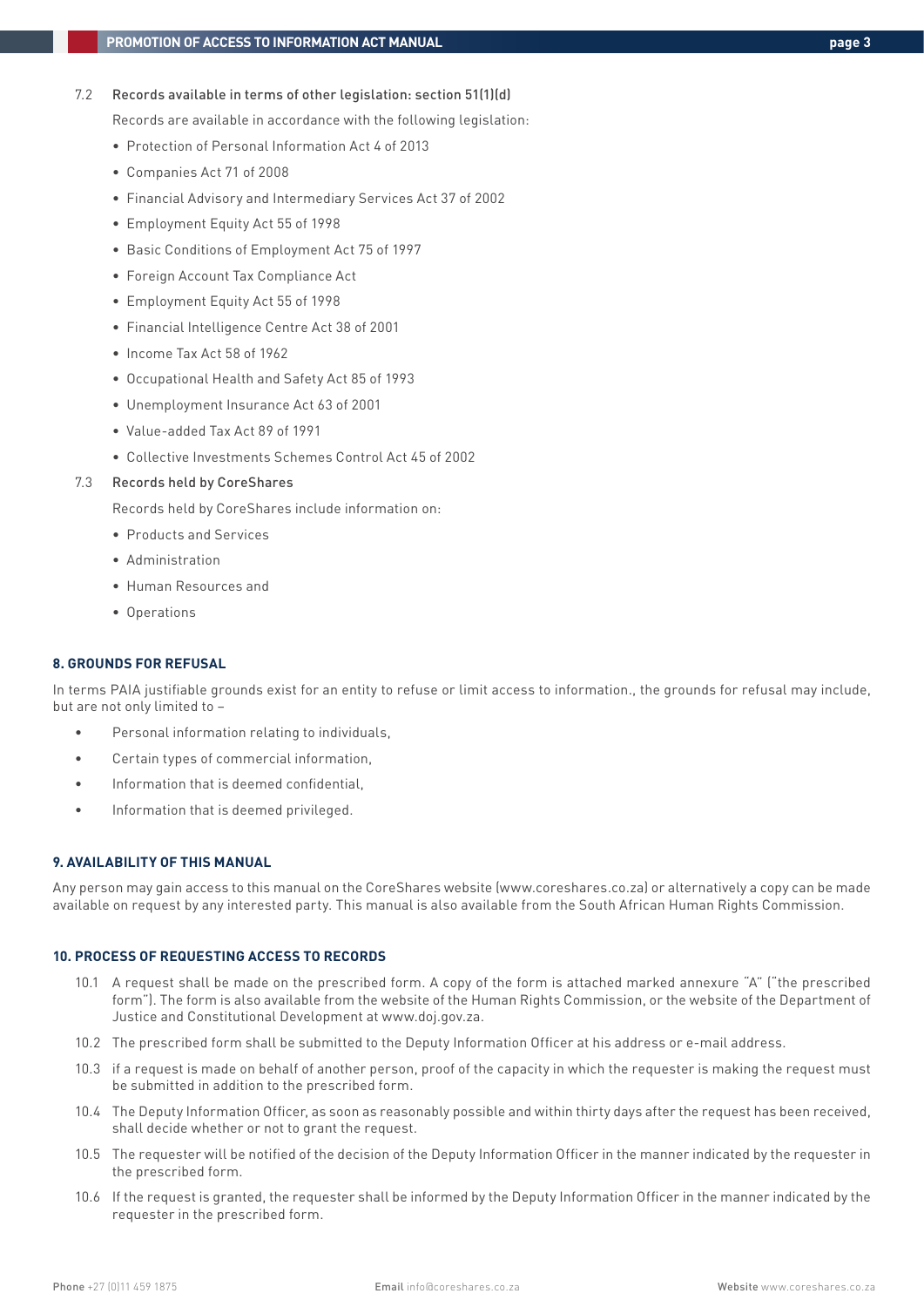- 10.7 Notwithstanding the foregoing, CoreShares will advise the requester in the manner stipulated by the requester in the prescribed form of -
	- 10.7.1 the access fee to be paid for the information (in accordance with paragraph 11);
	- 10.7.2 the format in which access will be given; and
	- 10.7.3 the fact that the requester may lodge an appeal with a court of competent jurisdiction against the access fee charged or the format in which access is to be granted.
- 10.8 After access is granted, actual access to the record requested will be given as soon as reasonably possible.
- 10.9 If the request for access is refused, the Deputy Information Officer shall advise the requester in writing of the refusal. The notice of refusal shall state -
	- 10.9.1 adequate reasons for the refusal;
	- 10.9.2 that the requester may lodge an appeal with a court of competent jurisdiction against the refusal of the request (including the period) for lodging such an appeal.
- 10.10 Upon the refusal by the Deputy Information Officer, the deposit paid by the requester will be refunded.
- 10.11 If the Deputy Information Officer fails to respond within thirty days after a request has been received, it is deemed, in terms of section 58 read together with section 56(1) of PAIA, that the Deputy Information Officer has refused the request.
- 10.12 The Deputy Information Officer may decide to extend the period of thirty days ("original period") for another period of not more than thirty days if -
	- 10.12.1 the request is for a large number of records;
	- 10.12.2 the search for the records is to be conducted at premises not situated in the same town or city as the Deputy Information Officer;
	- 10.12.3 consultation among divisions or departments, as the case may be, of the company is required;
	- 10.12.4 the requester consents to such an extension in writing; and
	- 10.12.5 the parties agree in any other manner to such an extension.
- 10.13 Should the company require an extension of time, the requester shall be informed in the manner stipulated in the prescribed form of the reasons for the extension.
- 10.14 The requester may lodge an appeal with a court of competent jurisdiction against any extension or against any procedure set out in this section.

#### **11. FEES PAYABLE**

The fees for reproduction of a record as referred to in section 52(3) of PAIA are detailed in annexure "B" (the Fee Schedule).

#### **12. RECORDS THAT CANNOT BE FOUND OR DO NOT EXIST**

- 12.1 If all reasonable steps have been taken to find a record, and such a record cannot be found or if the records do not exist, then Deputy Information Officer shall notify the requester, by way of an affidavit or affirmation, that it is not possible to give access to the requested record.
- 12.2 The affidavit or affirmation shall provide a full account of all the steps taken to find the record or to determine the existence thereof, including details of all communications by the Deputy Information Officer with every person who conducted the search.
- 12.3 The notice, as set out in 12.1, shall be regarded as a decision to refuse a request for access to the record concerned for the purposes of the Act.
- 12.4 If the record in question should later be found, the requester shall be given access to the record in the manner stipulated by the requester in the prescribed form unless access is refused by the Deputy Information Officer.
- 12.5 The attention of the requester is drawn to the provisions of Chapter 4 of Part 3 of PAIA in terms of which the company may refuse, on certain specified grounds, to provide information to a requester.

#### **13. INFORMATION REQUESTED ABOUT A THIRD PARTY**

- 13.1 Section 71 of PAIA makes provision for a request for information or records about a third party.
- 13.2 In considering such a request, the company will adhere to the provisions of sections 71 to 74 of PAIA.
- 13.3 The attention of the requester is drawn to the provisions of Chapter 5 of Part 3 of PAIA in terms of which the company is obliged, in certain circumstances, to advise third parties of requests lodged in respect of information applicable to or concerning such third parties. In addition, the provisions of Chapter 2 of Part 4 of PAIA entitle third parties to dispute the decisions of the Deputy Information Officer by referring the matter to the High Court.

#### **14. UPDATING OF MANUAL**

14.1 The company may update this manual annually or at such intervals as may be necessary.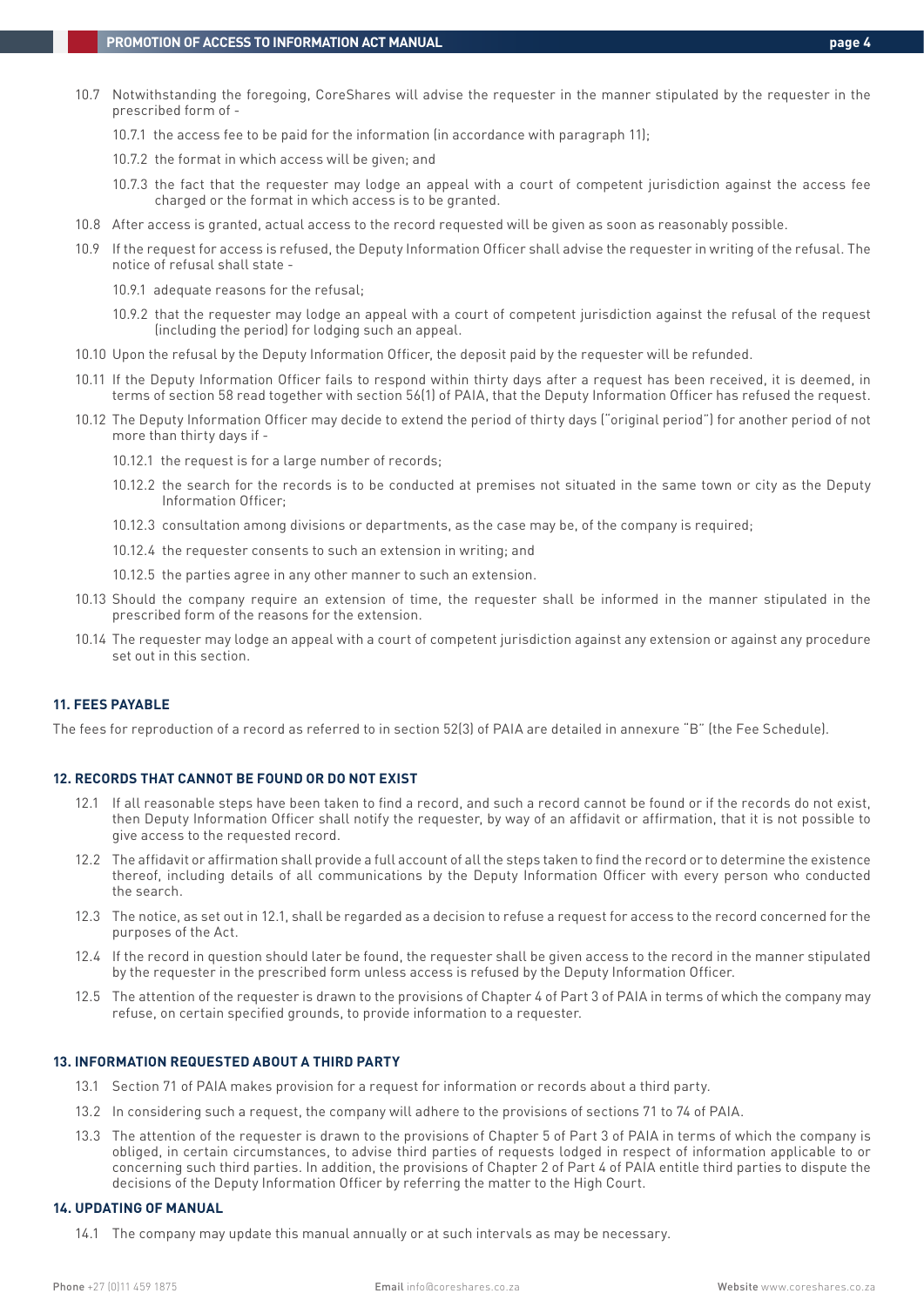#### **ANNEXURE A**

#### **FORM C**

REQUEST FOR ACCESS TO RECORD OF PRIVATE BODY (Section 53(1) of the Promotion of Access to Information Act, 2000 (Act No. 2 of 2000) [Regulation 10]

## **A. PARTICULARS OF PRIVATE BODY**

|--|

## **B. PARTICULARS OF PERSON REQUESTING ACCESS TO THE RECORD**

- a. The particulars of the person who requests access to the record must be given below.
- b. The address and/or fax number in the Republic to which the information is to be sent must be given.
- c. Proof of the capacity in which the request is made, if applicable, must be attached.

## FULL NAMES AND SURNAME:

| E-MAIL ADDRESS:<br><u> 1989 - Johann Stoff, amerikansk politiker (d. 1989)</u> |
|--------------------------------------------------------------------------------|

Capacity in which request is made, when made on behalf of another person:

#### **C. PARTICULARS OF PERSON ON WHOSE BEHALF REQUEST IS MADE**

This section must be completed ONLY if a request for information is made on behalf of another person.

FULL NAMES AND SURNAME:

 $\overline{a}$ 

IDENTITY NUMBER:

#### **D. PARTICULARS OF RECORD**

- a. Provide full particulars of the record to which access is requested, including the reference number if that is known to you, to enable the record to be located.
- b. If the provided space is inadequate, please continue on a separate folio and attach it to this form. The requester must sign all the additional folios.

1. Description of record or relevant part of the record:

## 2. Reference number, if available:

3. Any further particulars of record: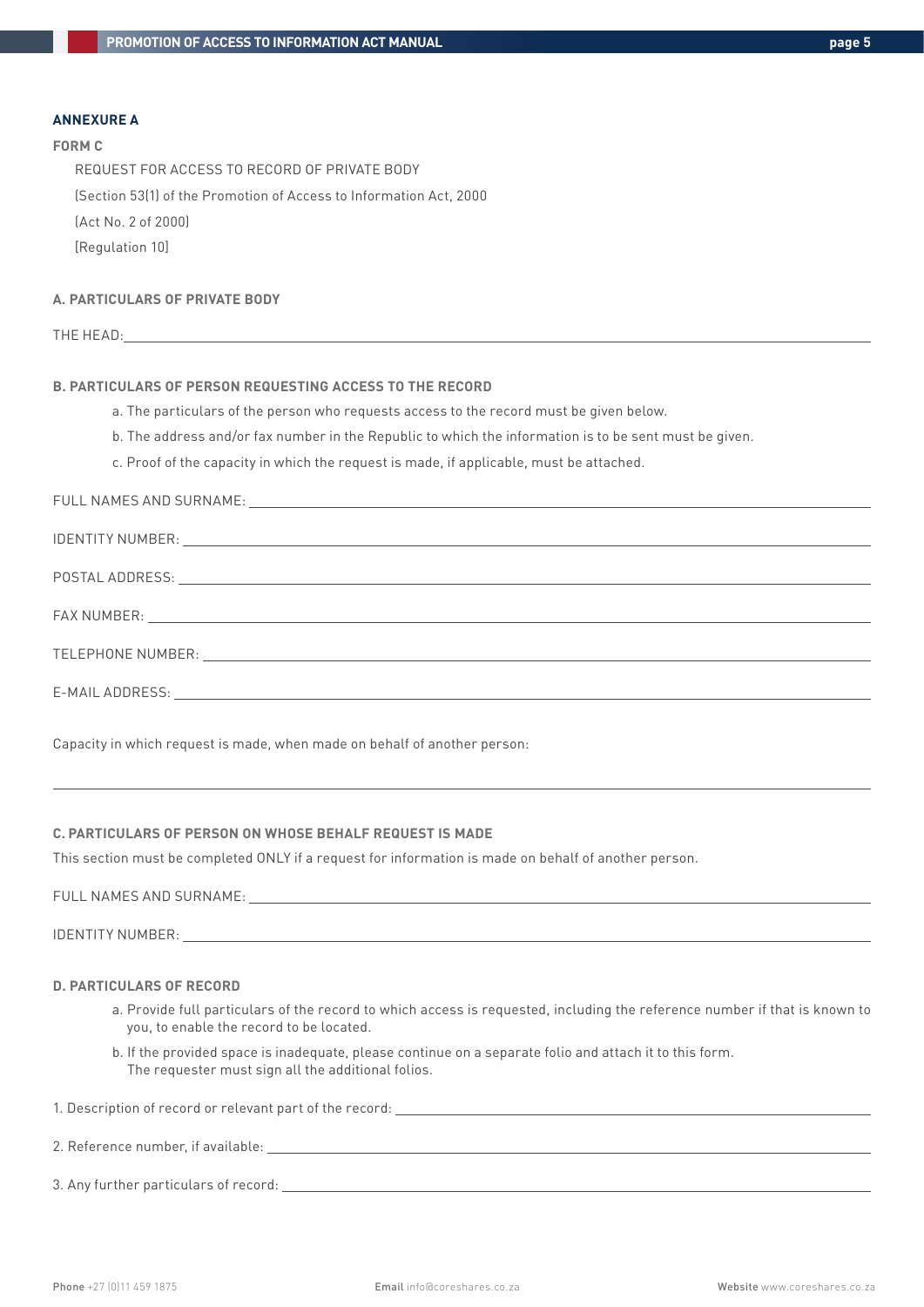#### **E. FEES**

- a. A request for access to a record, other than a record containing personal information about yourself, will be processed only after a request fee has been paid.
- b. You will be notified of the amount required to be paid as the request fee.
- c. The fee payable for access to a record depends on the form in which access is required and the reasonable time required to search for and prepare a record.
- d. If you qualify for exemption of the payment of any fee, please state the reason for exemption.

Reason for exemption from payment of fees:

#### **F. FORM OF ACCESS TO RECORD**

If you are prevented by a disability to read, view or listen to the record in the form of access provided for in 1 to 4 hereunder, state your disability and indicate in which form the record is required.

Disability:

Form in which record is required:

## **MARK THE APPROPRIATE BOX WITH AN X.**

**NOTES:**

- a. Compliance with your request in the specified form may depend on the form in which the record is available.
- b. Access in the form requested may be refused in certain circumstances. In such a case you will be informed if access will be granted in another form.

recordings, computer-generated images, sketches, etc.)

- c. The fee payable for access for the record, if any, will be determined partly by the form in which access is requested.
- 1. If the record is in written or printed form:

| copy of record* Inspection of record                                                                                                                                                                                                                                                                                                              |
|---------------------------------------------------------------------------------------------------------------------------------------------------------------------------------------------------------------------------------------------------------------------------------------------------------------------------------------------------|
| 2. If record consists of visual images:<br>this includes photographs, slides, video recordings, computer-generated images, sketche                                                                                                                                                                                                                |
| view the images and copy of the images" and transcription of the images*                                                                                                                                                                                                                                                                          |
| 3. If record consists of recorded words or information which can be reproduced in sound:                                                                                                                                                                                                                                                          |
| The contract of the contract of the contract of the contract of the contract of the contract of the contract of<br>the contract of the contract of the contract of the contract of the contract of the contract of the contract of the contract of the contract of the contract of the contract of the contract of the contract of the contract o |

listen to the soundtrack audio cassette the stranscription of soundtrack\* written or printed document

4. If record is held on computer or in an electronic or machine-readable form:

printed copy of record\* $\Box$  printed copy of information derived from the record"

copy in computer readable form\* (stiffy or compact disc)

If you requested a copy or transcription of a record (above), do you wish the copy or transcription to be posted to you?

| Postage is payable |  | <b>I</b> YFS |  | I NO |
|--------------------|--|--------------|--|------|
|--------------------|--|--------------|--|------|

## **G. PARTICULARS OF RIGHT TO BE EXERCISED OR PROTECTED**

If the provided space is inadequate, please continue on a separate folio and attach it to this form. The requester must sign all the additional folios.

a. Indicate which right is to be exercised or protected: